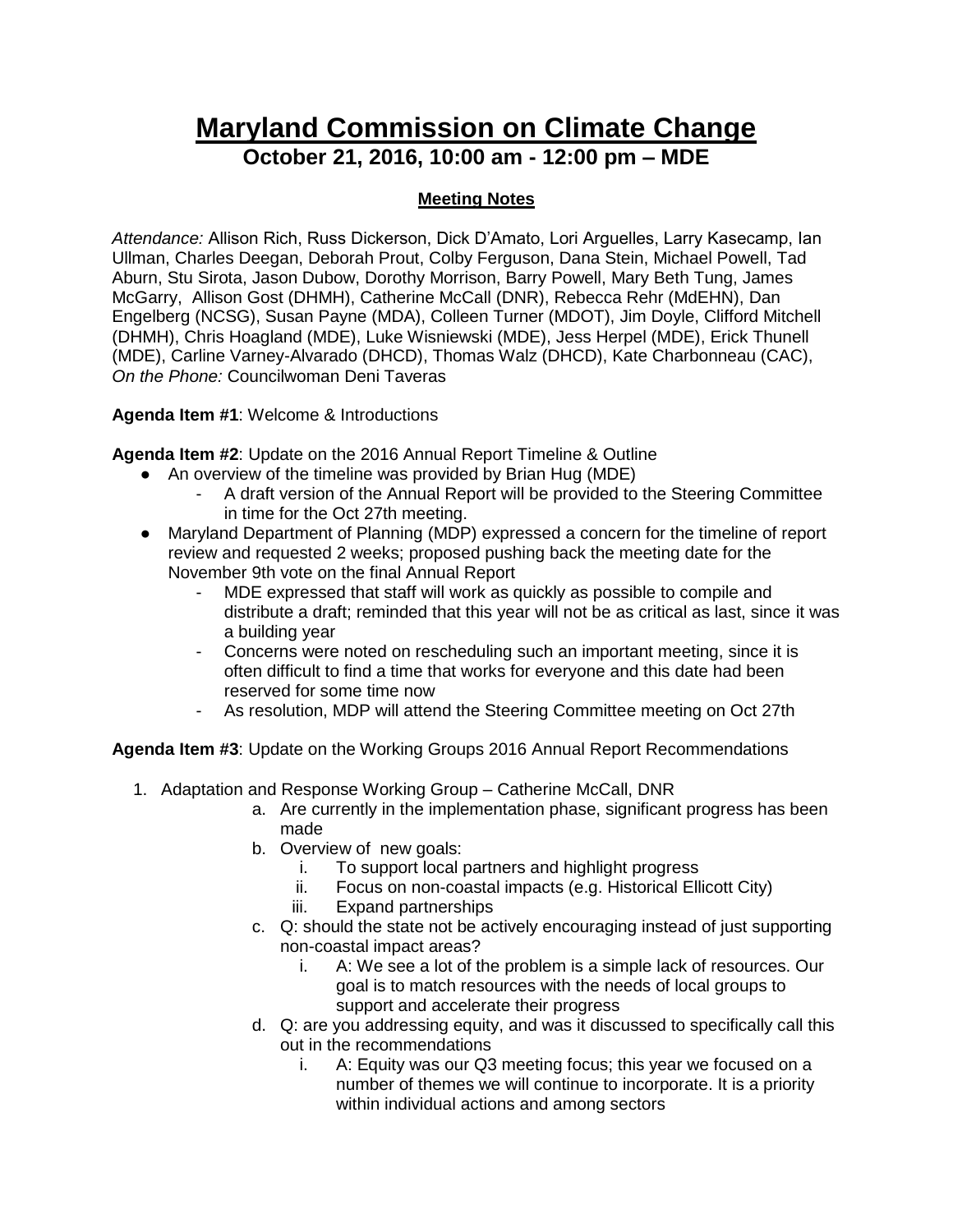- 2. Education, Communication, and Outreach Working Group Allison Rich, MD Environmental Health Network
	- a. Introduction by Lori Arguelles (Alice Ferguson Foundation)
	- b. Overview of recommendations (see ECO attachment)
	- c. Emphasized a desire for formalizing partnerships, and potentially having the working groups present to or update ECO on the work being done
	- d. Expressed environmental justice concerns
	- i. "We should learn from the town hall models" e. Q&A - "we will take advantage of tree cover and traffic patterns to improve air quality, especially in urban areas"
		- i. "Let's not forget our rural areas in addition to our cities"
- 3. Mitigation Working Group Tad Aburn, MDE
	- a. First, we worked on a status report, picked priority issues
		- i. 25 by 20 is going well
			- ii. 40 by 30 looks good, however, there are more variables that cannot be fully accounted for/estimated yet
		- b. Reached consensus to look at more methane
			- i. In particular look to reach out to other nearby states like Pennsylvania to reduce natural gas emissions from fracking (NG largely consists of methane)
			- ii. In addition, we would like to work on a methane inventory, though at this time we have not decided what exactly that will include
		- c. Discussed MWG recommendations (see attachment)
		- d. Q&A concerns were raised over the spending of state money, it was determined that Maryland Department of the Environment will prove a key steward to the funds
			- i. The Commission should make recommendations in the future on how to spend it; it is within the role of the commission to advise on how the state can meet its emission goals
- 4. Scientific and Technical Working Group Dr. Russell Dickerson, University of Maryland
	- a. Our goal is to use the best science available to inform policy
		- b. Overview of recommendations (see STWG attachment)
		- c. Methane need to keep leakage rate below 3% for smallest impact
			- i. Landfills in particular do a lot of damage,
			- ii. the delivery to D.C.has a 3-5% leakage rate
		- d. Discussed the importance of sea level rise and its impacts for Maryland
		- e. STWG seeks more accurate/reliable measurements
		- f. Q/A:
			- i. Climate change must be taken into account when planning for the Chesapeake Bay Restoration
				- 1. Changes in climate/water quality will make meeting the existing standards more difficult
- 5. General Discussion
	- a. What is the timeframe for RGGI? What's going on?
		- i. Expect this to be the last month of negotiations; the main issue is to reach consensus on how strict it will be
		- ii. There is some uncertainty, but an agreement should be reached before the end of the 2016